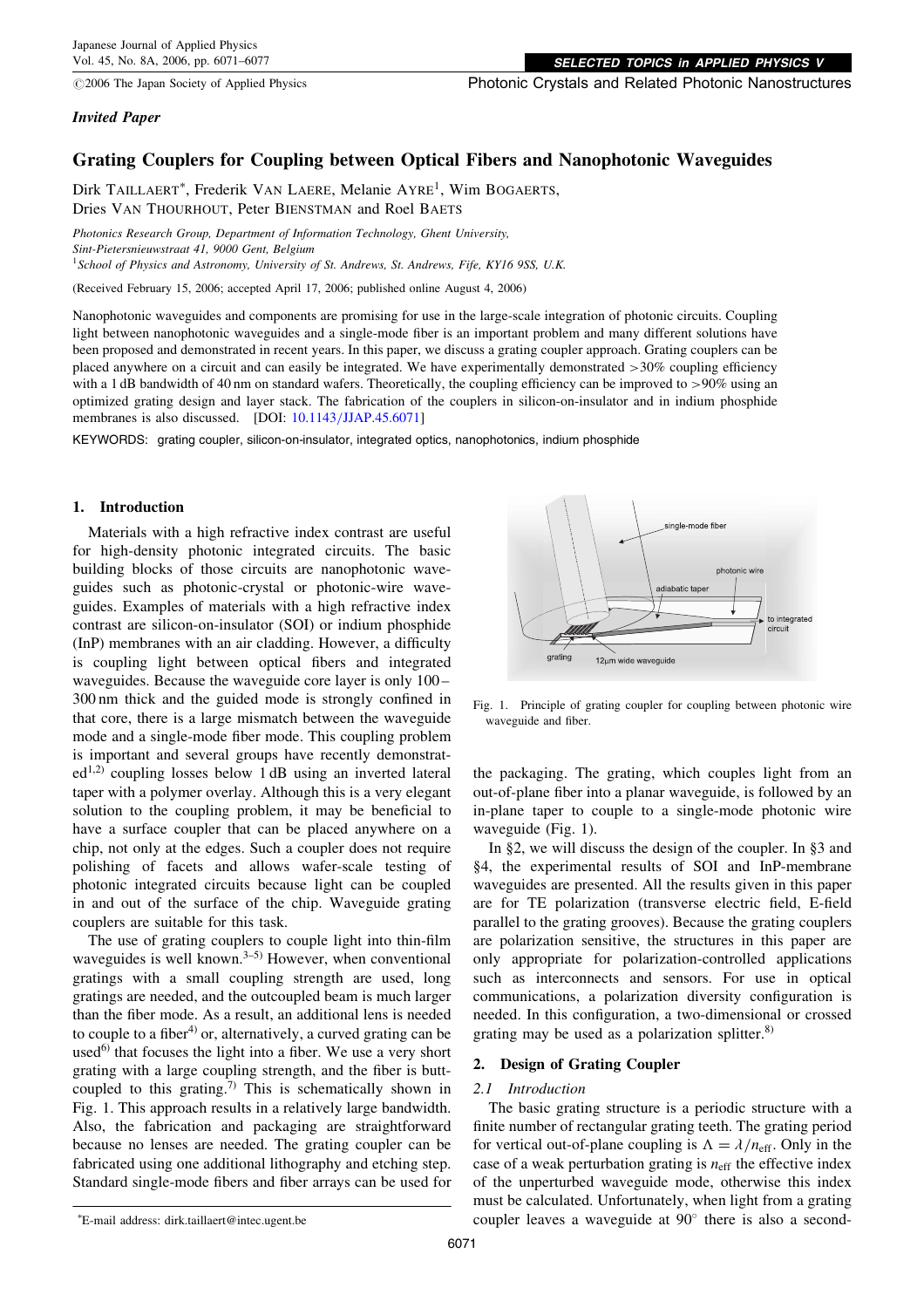

Fig. 2. Simulation model used for calculation of coupling efficiency.

order diffraction which reflects light back into the waveguide. To avoid this unwanted second order reflection, the grating is typically detuned and the light is coupled out at a small angle with respect to the surface normal direction. In this paper, we call this angle  $\theta$ . Although several numerical methods<sup>9)</sup> and approximate expressions<sup>10)</sup> exist to calculate the efficiency of grating couplers, we have used a more general numerical method, the eigenmode expansion method, because it can also be applied to nonperiodic structures. We calculate the coupling efficiency from the waveguide to the fiber. The coupling efficiency from the fiber to the waveguide is the same because the coupling between the two modes (single-mode fiber and waveguide) is considered.

The simulation model we have used is shown in Fig. 2. We modelled<sup>7)</sup> the waveguide grating coupler using the eigenmode expansion method with perfectly matched layers (PML) boundary conditions.<sup>11)</sup> This method yields the electromagnetic fields when the waveguide mode is incident on the grating. The coupling efficiency to the fiber is then calculated using an overlap integral with a Gaussian profile with a beam diameter of  $10.4 \mu m$ . These calculations are two-dimensional (2-D) and for TE polarization. To obtain a three-dimensional (3-D) approximation, we take the finite waveguide width into account by multiplying the 2-D results with an overlap integral between the waveguide and the fiber in the x-direction. This method is described in detail in ref. 12 and is similar to the well-known effective index method. This approximation is valid because the waveguide width (typically  $12 \mu m$ ) is much larger than the wavelength used. We use a  $220 \text{ nm}$  thick silicon core and  $1 \mu \text{m}$  oxide cladding as shown in Fig. 2. In the case of standard SOI, the top cladding layer is air  $(n_{top} = 1)$ . In the high-refractiveindex-contrast waveguide, there is a large difference between the effective index of the fundamental TE mode (2.83) and the fundamental TM mode (1.89). As a result, the grating coupler is strongly polarization selective. We have only considered the TE case in this paper.

### 2.2 Basic grating

To avoid second-order reflection at the waveguide-grating interface, the grating is detuned and light is coupled out at a



Fig. 3. Simulation result of uniform SOI grating.  $(\Lambda = 630 \text{ nm}, \text{etch})$ depth  $= 70$  nm, filling factor  $= 0.5$ .) The upwards radiated power, coupling efficiency to the fiber and reflection at the waveguide grating interface are plotted.

small angle with respect to the vertical direction. An angle  $\theta$ of 10° is chosen because it is sufficient to avoid reflection. After optimizing the grating period, filling factor and etch depth, the calculated coupling efficiency to the fiber is approximately 37% for an etch depth of 70 nm and a filling factor of 0.5. The grating period is  $\Lambda = 630$  nm, which gives a central wavelength around  $\lambda = 1550$  nm. Coupling efficiency as a function of wavelength is shown in Fig. 3. The 1 dB bandwidth of the coupler is approximately 40 nm. The unwanted reflection at the waveguide grating interface is less than  $-20$  dB in this wavelength range. The calculated coupling length  $L_c$  of the grating is approximately 3.8  $\mu$ m, which corresponds to the theoretical optimal coupling length calculated with the formula  $w_0 = 1.37L_c \cos(\theta)$  given in ref. 5. In Fig. 3, the total upwards coupled power is also shown. The coupling efficiency to fiber is lower than the upwards radiated power, because there is a mismatch between the fiber mode (Gaussian) and the outcoupled field, which approximately exponentially decays in the z-direction.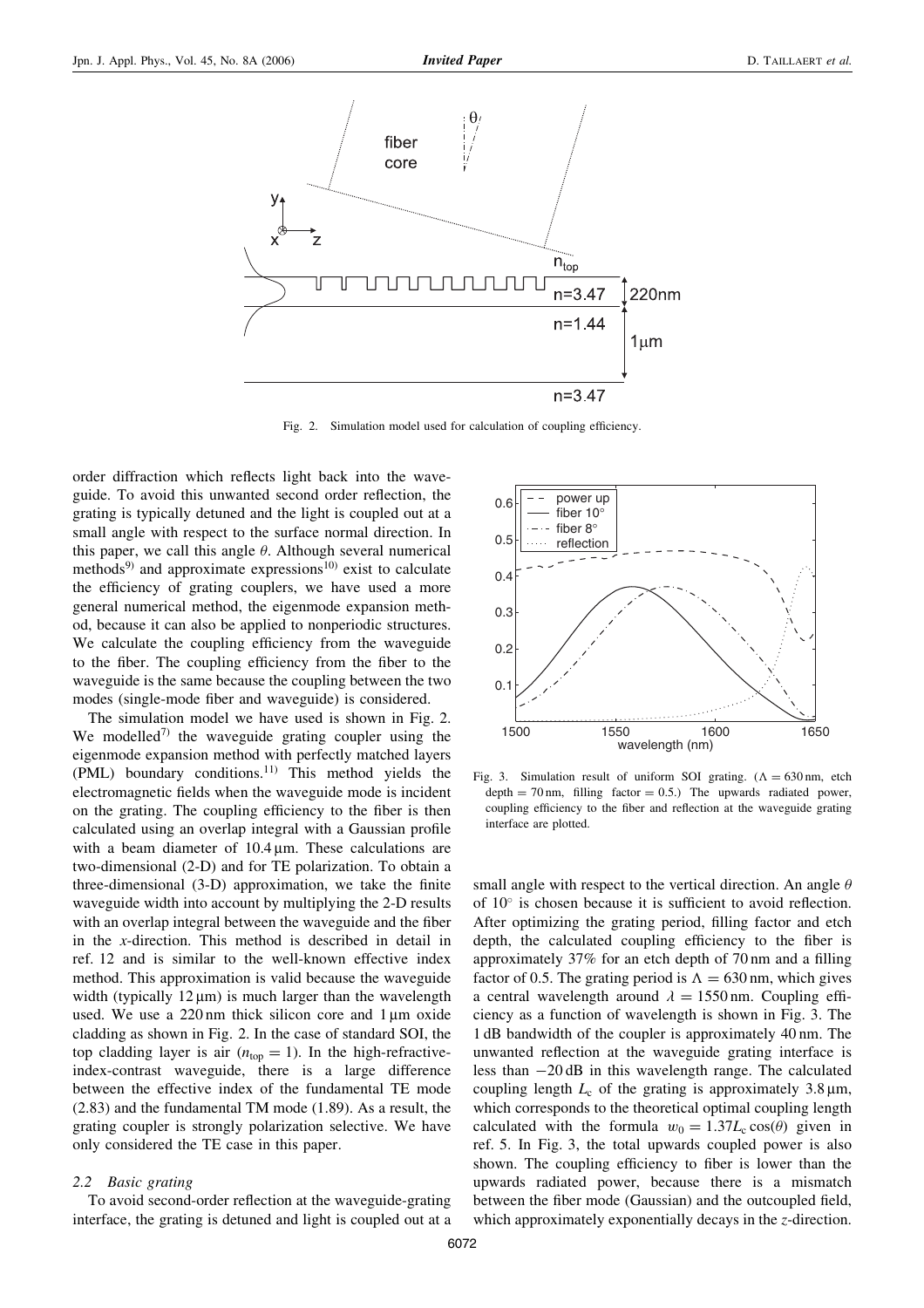The coupling efficiency of this basic grating coupler is limited by two factors. First, the light coming from the waveguide is not only coupled upwards towards the fiber, but also downwards towards the substrate. Second, there is a mismatch between the field from a uniform grating and the fiber mode. These two problems and solutions are discussed in the next paragraphs.

### 2.3 Other layer stack

The easiest way to increase the coupling efficiency is to put a top cladding layer onto the silicon. This layer increases the up/down ratio of the outcoupled power. Also, if the refractive index of this top layer is equal to the effective index of the fiber, reflections at the fiber facet are avoided. With an index-matching layer ( $n_{\text{top}} = 1.46$ ), the efficiency is increased to 44%. It should be noted that the coupling angle is also different from the case with an air top cladding. An angle of  $\theta = 8^{\circ}$  is used to maintain the central wavelength at around 1550 nm.

Also, the thickness of the buried oxide layer is an important determinant of the coupling efficiency. A change in buried oxide thickness also changes the up/down ratio and the coupling strength of the grating.<sup>3)</sup> For our grating parameters, the optimal thickness is  $900 \text{ nm}$  or  $1.45 \text{ µm}$ , resulting in an efficiency of 53%.

Even with the optimal buried oxide thickness, there is still some power coupled towards the substrate and lost. This can be avoided by adding a bottom reflector to the layer structure. The bottom reflector may be a multilayer dielectric reflector<sup>13)</sup> or a gold mirror. A simulation with a two-pair  $Si/SiO<sub>2</sub>$  mirror results in a 79% coupling efficiency to the fiber. With the bottom reflector, no light is lost to the substrate, but the coupling efficiency is still limited. To increase this further, an optimized nonuniform grating has to be used. This is discussed in the next paragraph. The results presented in this paragraph are summarized in Table I and Fig. 4.

#### 2.4 Nonuniform grating

A grating coupler with a uniform grating can have a maximum theoretical $(5)$  coupling efficiency of approximately 80%, because the output beam has an exponentially decaying power  $P = P_0 \exp(-2\alpha z)$  along the propagation direction.  $\alpha$  is called the leakage factor or coupling strength of the grating. For a nonuniform grating,  $\alpha$  becomes a function of z and the output beam can be shaped differently. To achieve a Gaussian output beam,  $\alpha(z)$  is given<sup>14,15)</sup> by

Table I. Calculated coupling efficiencies for uniform SOI grating couplers on different layer structures. The refractive index of the top cladding layer is  $n_{\text{top}}$ . The thickness of the buried oxide layer is  $th_{\text{buffer}}$ . The grating parameters used are  $\Lambda = 630$  nm, the etch depth is 70 nm, and the filling factor 0.5.

| Layer stack                           | $th_{\text{buffer}}$<br>$(\mu m)$ | $n_{\rm top}$ | Efficiency<br>(%) |
|---------------------------------------|-----------------------------------|---------------|-------------------|
| <b>SOI</b>                            |                                   |               | 37                |
| SOI with top cladding                 |                                   | 1.46          | 44                |
| SOI with optimal $th_{\text{buffer}}$ | 1.45                              | 1.46          | 53                |
| SOI with bottom mirror                | 1.47                              | 1.46          | 79                |

 $(a)$  $(b)$ 

Fig. 4. Schematic drawing of different types of couplers: Uniform grating in (a) SOI with air top cladding, (b) SOI with oxide top cladding, (c) SOI with bottom  $Si/SiO<sub>2</sub>$  mirror. In (d), a grating coupler with varying groove widths is shown. Dark gray represents Si and light gray SiO<sub>2</sub>.

(c)

$$
2\alpha(z) = \frac{G^2(z)}{1 - \int_0^z G^2(t) dt}
$$
 (2.1)

 $(d)$ 

where  $G(z)$  is a normalized Gaussian profile with a beam diameter of 10.4 um for coupling to the fiber. To achieve this z-dependence of  $\alpha$ , either the etch depth<sup>14)</sup> or the filling factor<sup>15)</sup> of the grating can be varied. It should be noted that eq. (2.1) is only exact for a long grating with small  $\alpha$ , which is not the case for our structure. Therefore, we use the results of eq. (2.1) as a starting point and perform a further numerical optimization for the grating structure. Details on the optimization can be found in ref. 12. It is found that for SOI with an optimized oxide buffer thickness (925 nm) the maximum coupling efficiency to the fiber is 61%. The relationship between efficiency and wavelength is shown in Fig. 5. The efficiency is limited because approximately 35% of light is lost to the substrate. The efficiency can be further

Fig. 5. Calculated coupling efficiency as function of wavelength for optimized grating coupler designs. For regular SOI, the maximum efficiency is 61%; for SOI with an additional bottom reflector, the maximum efficiency is 92%.

wavelength (nm)

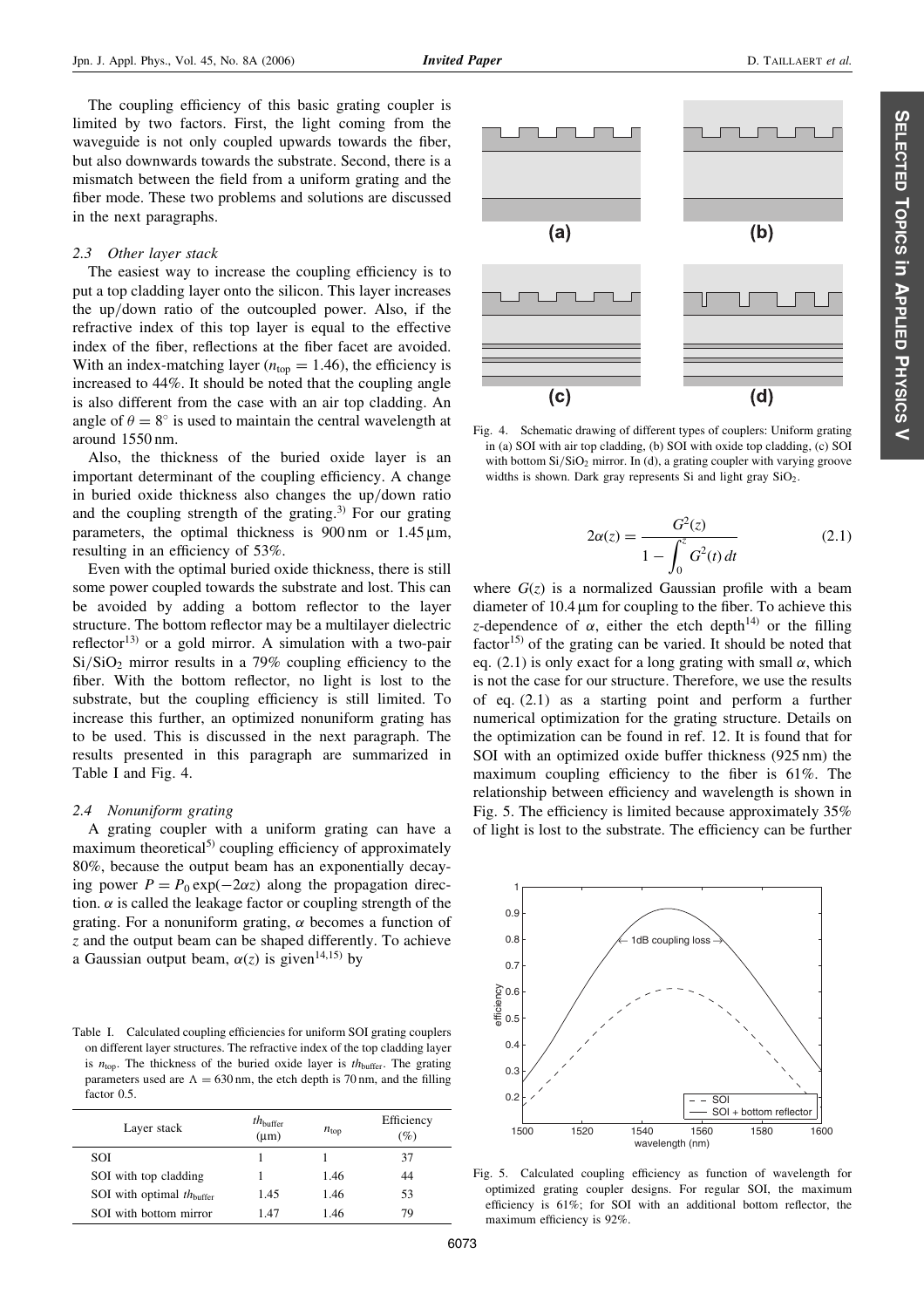

Fig. 6. Field plot of optimized structure with  $Si/SiO<sub>2</sub>$  bottom reflector. The  $E_r$  field is drawn.

improved using SOI with a bottom reflector. For SOI with a 2-pair  $Si/SiO<sub>2</sub>$  reflector under the waveguide, the maximum coupling efficiency after optimization is 92%. In this structure, only 2% is lost to the substrate. The other 98% is coupled upwards, but there is still a small mismatch with the fiber mode, which results in a maximum coupling efficiency of 92% to the fiber. The optimal grating parameters are also different for SOI and SOI with a bottom reflector, because the reflector influences not only the up/ down ratio, but also the coupling strength of the grating. The optimal structure is shown in Fig. 6 together with a field plot. The depth of the grooves is 100 nm, the width of the smallest groove is only 30 nm and an index-matching layer is used as top cladding. The coupling loss to fiber for this structure is less than 1 dB in the wavelength range 1532 – 1567 nm (see Fig. 5). In this wavelength range the unwanted reflection at the waveguide grating interface is less than  $-24$  dB.

#### 2.5 Alignment tolerances

We will discuss the sensitivity to alignment errors in this paragraph. The tolerances for both angular (tilt) and positional alignment errors have been calculated. In these calculations, the fiber mode is approximated by a Gaussian beam with beam diameter of  $10.4 \,\text{\ensuremath{\upmu}m}.$ 

Two different angles are considered.  $\theta$  is the angle between the fiber and the vertical direction, projected on the yz-plane (Fig. 2). As discussed before,  $\theta \neq 0^{\circ}$  to avoid reflection at the grating. When  $\theta$  changes slightly, the central wavelength of the coupler spectrum changes. This wavelength shift is approximately 9 nm per degree. In Fig. 3, the coupling curves for an angle  $\theta$  of 8 and 10° are shown. The second angle considered is  $\phi$  as defined in the inset of Fig. 7.  $\phi$  is the angle between the fiber and the vertical direction, projected on the xy-plane. In the case of optimal fiber alignment,  $\phi = 0^{\circ}$ . An error on  $\phi$  reduces the coupling efficiency, as shown on Fig. 7. An error of  $2^{\circ}$  results in 0.5 dB additional coupling loss, but for larger angles, the coupling loss increases rapidly.

The effect of the distance between the fiber facet and the grating is determined by the diffraction of the Gaussian beam. A calculation result is shown in Fig. 8. In this calculation, an index-matching layer  $(n = 1.46)$  is used between the grating and the fiber. For a distance below 15 mm, the additional coupling loss is negligible. The additional loss is  $0.5$  dB for a distance of  $55 \mu m$ . Finally, we consider the tolerances to lateral alignment errors. The fiber position is changed in the xz-plane and the distance between the fiber and the grating is  $10 \mu m$ . In Fig. 9, the contour plot shows the additional coupling loss caused by lateral alignment



Fig. 7. Angular alignment tolerances. The coupling efficiency is shown for the coupler of Fig. 6 as a function of the angle  $\phi$ .  $\phi$  is the angle between the fiber and surface normal, projected on the xy-plane.



Fig. 8. Calculated coupling efficiency for the coupler of Fig. 6 as a function of the distance between fiber and grating.

errors. The simulation results are the smooth curves in the figure. An alignment error of  $1 \mu m$  in any direction results in less than 0.5 dB additional coupling loss.

### 2.6 Refractive index contrast

The compact couplers we have described, only work well in a waveguide with a high refractive index contrast between the waveguide core and the cladding. In the case of SOI material, this index contrast is approximately  $3.5:1.5$ . Because of the high vertical index contrast, the mode is well confined in the waveguide core and a high coupling strength can be achieved using a rather shallow grating (e.g., the coupling length  $L_c = 3.8 \,\text{\mu m}$  in the example given in §2.2 was achieved using a 70 nm deep grating). Also the high contrast results in a high reflectivity of the  $Si/SiO<sub>2</sub>$ interfaces. This high reflectivity allows an increase in directionality (up/down ratio) and thus also increases the efficiency of the grating coupler when the layer thickness is optimized.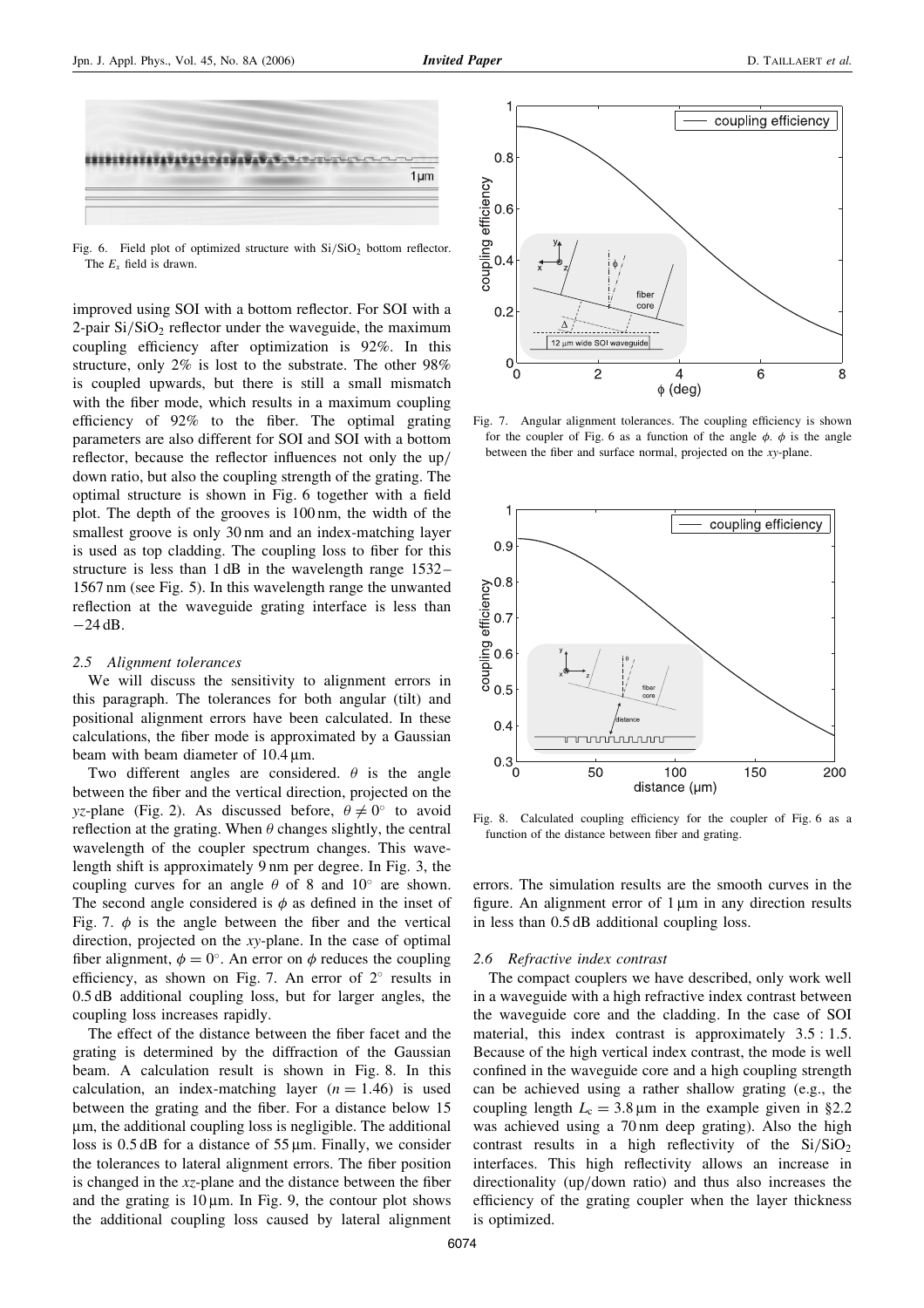

Fig. 9. Comparison of simulation and measurement results of the lateral alignment tolerances. The smooth curves are simulation results. The normalized coupling efficiency is shown as function of the lateral position of the fiber. The distance between fiber and grating is approximately  $10 \,\mu$ m. The  $-0.5$  and  $-1$  dB contour are indicated on the figure.

Waveguides made in conventional InP/InGaAsP heterostructures have a relatively low vertical index contrast (typically  $3.4:3.2$ ). With such materials it does not seem possible to design a compact grating coupler with high efficiency. However, another type of compact grating coupler was proposed in refs. 16 and 17, which uses deeply etched angled grooves instead of shallow rectangular grooves. Because the angle of the grooves is approximately 45°, the fabrication of this type of coupler is more complex and will not be discussed in this paper.

# 3. Experimental Results of SOI

## 3.1 Fabrication

The structures were fabricated on 200 mm SOI wafers. The wafers were purchased from SOITEC and have a  $220 \text{ nm}$  thin silicon top layer and a 1  $\mu$ m thick buried oxide layer. The total wafer thickness is approximately  $750 \mu m$ . It should be noted that the thickness of the buried oxide layer is not optimal for grating couplers, but customized wafers are not available in small volumes.

For the fabrication of the grating couplers and waveguides we used deep UV lithography with an illumination wavelength of 248 nm and a numerical aperture of  $NA = 0.63$ . With these settings, we can, in practice, fabricate periodic structures with a period as low as 400 nm with a sufficiently large process window.<sup>18)</sup>

The process flow of the lithography can be summarized as follows. First, the wafer is coated with Shipley UV3 photoresist and is prebaked. On top of the resist, an antireflective coating is spun to avoid reflection. Then, the wafer is sent to the stepper-scanner, which illuminates the photoresist with a pattern on the mask. On the 200 mm wafer, the die with a pattern is reproduced many times across the wafer. For research purposes, the exposure dose can be varied across the wafer to obtain samples with



Fig. 10. SEM view of couplers fabricated using deep UV lithography. The depth of the grating grooves is 70 nm, the depth of the waveguide trenches is 220 nm.

slightly different linewidths or hole sizes. After lithography, there follows a postexposure bake and development of the resist. The developed photoresist is used as a mask for etching. More details about deep UV lithography can be found in ref. 18.

For the fabrication of photonic integrated circuits with grating couplers, two lithography and etch steps are needed. First, the gratings are defined and etched 70 nm deep. In the second step, the waveguides and circuits are defined and etched 220 nm deep. A scanning electron microscope (SEM) image of such a coupler is shown in Fig. 10.

# 3.2 Measurement results

To measure the coupling efficiency, we performed transmission measurements on a waveguide with a grating coupler at both ends. An adiabatic taper is used to connect the  $12 \mu m$  wide input and output waveguides to a singlemode photonic wire (Fig. 1). The length of the tapers is  $400 \,\mu$ m, the wide waveguides are  $12 \,\mu$ m wide, and the width of the photonic wire is 450 nm. The total distance between the two grating couplers is 3 mm. Cleaved fibers are used for input and output and the fibers are mounted on precision 3 axis translation stages. The angle  $\theta$  between the fiber axis and the vertical axis is  $10^{\circ}$ . A widely tunable laser with polarization maintaining output fiber is connected to the input fiber. The output fiber is connected to a power detector. From the transmitted power T, the coupling efficiency  $\eta$  of one coupler can be easily determined because the input and output coupling efficiencies to fiber are the same:

$$
T = \eta_{\text{in}} \eta_{\text{out}} = \eta^2 \Rightarrow \eta = \sqrt{T} \tag{3.1}
$$

The small propagation losses in the waveguides and tapers are neglected in this equation, and this results in a slight underestimation of the efficiency. For the initial alignment, a camera with a 10x microscope objective lens is used to position the fibers above the gratings. Active alignment at a fixed wavelength is used for the final alignment. There is a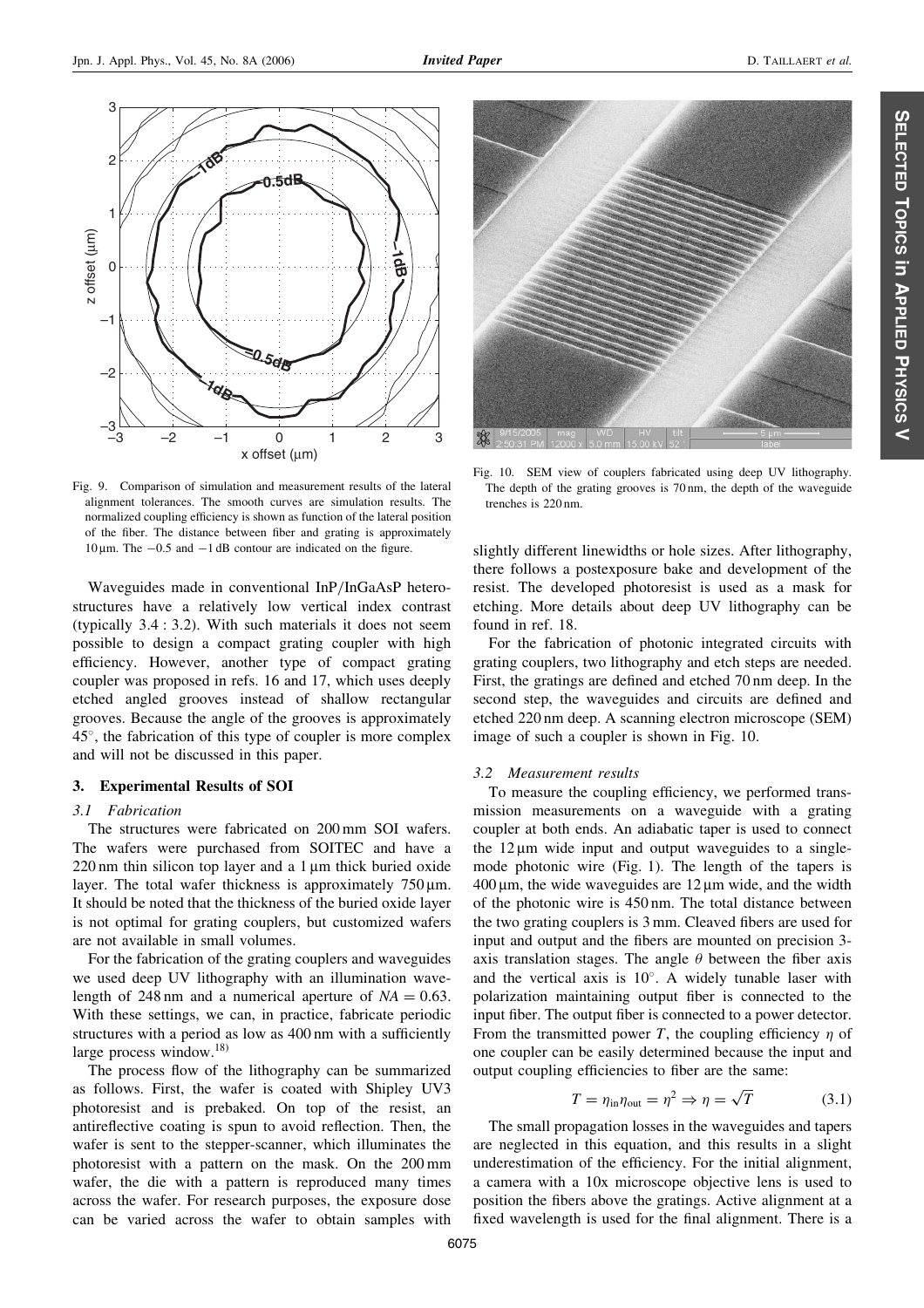

Fig. 11. Measurement result of coupling efficiency as function of wavelength for the coupler shown in Fig. 10.

distance of approximately 11 um between the grating and the fiber core, because we used straight-cleaved fibers mounted at an angle of 10°. To reduce this distance, angle-cleaved or polished fibers should be used.

The maximum transmission measured is approximately  $-10.2$  dB or 9.6%. This transmission figure includes two couplers. Thus, the coupling efficiency for one coupler is  $-5.1$  dB or 31%. The measured 1 dB bandwidth is approximately 40 nm. The relationship between coupling efficiency and wavelength is shown in Fig. 11. The grating period is 630 nm. Compared with the simulation results, the experimental efficiency is slightly lower and there is also a small wavelength shift, but the results are in good agreement. We also deposited a 750 nm thick oxide cladding on top of some SOI samples. We measured a 34% efficiency for those samples; this is only a slight increase in efficiency and lower than expected. We have also measured the sensitivity to lateral alignment errors of the fiber. During this measurement, the position of the fiber was changed, but the distance between the fiber and the grating was kept constant. The result is shown on Fig. 9. The measurements agree with the simulation results that are also drawn on Fig. 9. An alignment error of  $1 \mu m$  in any direction results in less than 0.5 dB additional coupling loss.

Although higher experimental coupling efficiencies have already been reported for grating couplers in single-mode SOI slab waveguides, no values of the bandwidth were reported in those papers. In ref. 4, an efficiency of 40% was reported for a beam radius of  $14 \mu m$ , and the grating couplers were used to characterize integrated waveguides and components. A measured coupling efficiency of 57% has been published in ref. 5, but the cited efficiency is for a Gaussian beam with waist radius  $w_0 = 24 \,\mu \text{m}$ . When comparing these results, it should be noted that our results were obtained using fiber (with a beam radius of  $5.2 \,\mu$ m).

## 4. Indium Phosphide Membrane

#### 4.1 Rationale

SOI is very well suited for components with passive optical functionality, but it is very difficult to make active components in SOI. In indium phosphide (InP)-based compound semiconductors, both active and passive func-

tions can be implemented. However, the vertical index contrast of a conventional InP/InGaAsP heterostructure is too low for making waveguides with a strong vertical confinement, as can be done in SOI. By applying a wafer bonding technique, the vertical index contrast can be modified, resulting in an InP membrane with a high vertical index contrast. These membrane components can then be integrated with conventional InP/InGaAsP-heterostructure active components. To demonstrate the membrane approach, we designed and fabricated compact and efficient grating couplers in InP membranes.

#### 4.2 Design

In our InP membrane approach, first the couplers and waveguides are fabricated and then they are bonded to a host substrate using a low index polymer benzocyclobutene (BCB). Hence, the grating is at the bottom side of the waveguide after bonding. The design method is the same as for SOI-couplers, but we can now choose the BCB-layer thickness to maximize the upwards radiated power. The membrane thickness is 300 nm and the optimized grating parameters are period =  $660 \text{ nm}$ , etch depth =  $120 \text{ nm}$ , BCB thickness  $= 1.18 \mu m$ . The coupling efficiency for this structure is 34%. The ratio between the power coupled upwards and downwards can be further increased by adding a layer on top of the InP waveguide core. We use an  $Al_2O_3$ layer ( $n = 1.58$ ), with an optimal thickness of 260 nm. The maximum coupling efficiency is increased to 54%.

#### 4.3 Fabrication

As a first step, the gratings and waveguides are defined by electron-beam lithography using a poly(methyl metacrylate) (PMMA) resist. The layer structure consists of a 300 nm InP membrane layer on top of an InGaAsP etch stop layer on an InP substrate. The pattern is then etched into a FOX-14 (flowable oxide) hard mask and finally into the InP by reactive ion etching (RIE). After removal of the hard mask, the sample is bonded upside-down onto a host substrate by means of BCB.<sup>19)</sup> After curing of the BCB at  $250^{\circ}$ C for 1 hour, the original InP substrate is removed by lapping and wet etching. Then the etch stop layer is removed by wet etching. Finally the  $Al_2O_3$  layer is deposited on top of the exposed InP waveguide. A SEM cross section of a fabricated structure is shown in Fig. 12.

#### 4.4 Measurements

First, measurements were performed on grating couplers without the top  $Al_2O_3$  coating. The measured coupling efficiency is 19%. The coupling efficiency is increased to 30% when applying a 240 nm  $Al_2O_3$  layer. The coupling efficiency as a function of wavelength is shown in Fig. 13. The discrepancy with the theoretical values (34 and 54% without and with  $Al_2O_3$  coating, respectively) can be attributed to a deviation of the actual structure from the targeted structure. The most important factors are the deviations in BCB thickness and in refractive index of the  $Al<sub>2</sub>O<sub>3</sub>$  layer from the theoretical values. After measuring the actual parameters of the grating with a SEM (a cross section was made by focused ion beam etching) and the refractive index of the  $Al_2O_3$  layer, the discrepancy between theory and experiment becomes much smaller (Fig. 13). Work is